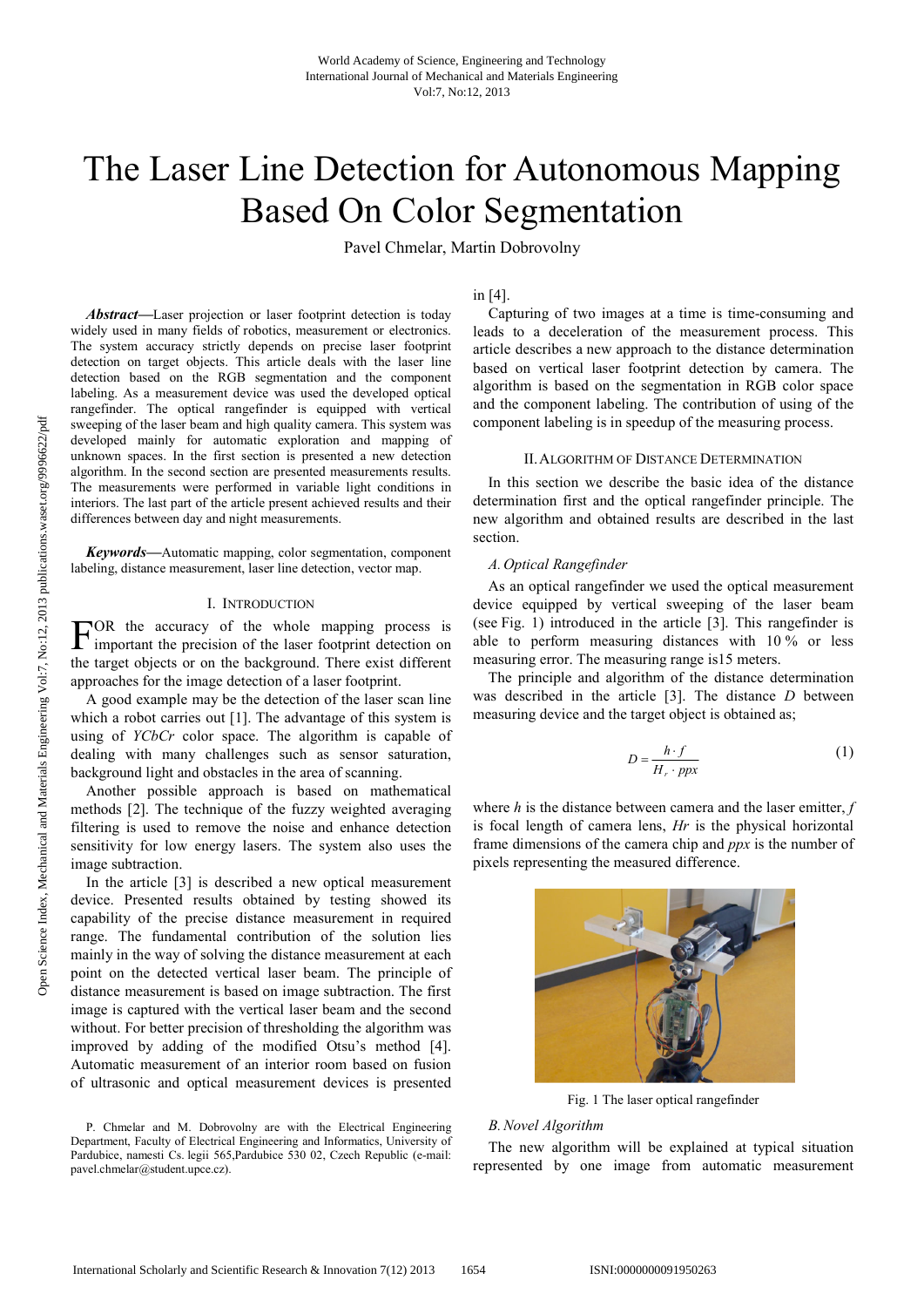sequence, see Fig. 2.



Fig. 2 The typical measurement image

The algorithm can be decomposed into four sequential steps, showed in Fig. 3.



Fig. 3 Basic parts of the algorithm

#### 1. Image Normalization

The image normalization is necessary in the case of low reflectivity objects. The normalization is done by image gain correction in  *component of the image with respect to the* color of selected laser. It can be calculated as follows;

$$
I_{Ni}(R) = \frac{R_i}{\max(R)}\tag{2}
$$

where  $I_N$   $(R)$  is the normalized  $R$  component of the image, index *i* represents the pixel index.



Fig. 4 The example of normalization process (a) original R component (b) gained R component

# 2. RGB Segmentation

The color segmentation is the most crucial part of the presented algorithm. Correct segmentation influent the The color segmentation is the most crucial part of the presented algorithm. Correct segmentation influent the distance measurement accuracy. The monochromatic laser emits light in the red part of spectrum, thus the image matrix is separated into three color components *R*, *G,* and *B*. The red channel represents the laser light. Other components are channel represents the laser light. Other components are important for the white light background estimation. The laser footprint separation from the background is done by thresholding in each color component. The pixel value is considered as the red laser according to the expression

$$
I_L = I(R > T_R) \& I(G < T_G) \& I(B < T_B) \tag{3}
$$

where  $I_L$  are separated laser pixels and  $T_R$ ,  $T_G$ , and  $T_B$  are appropriate color thresholds. Before the measurement should start there must be set thresholds and camera parameters manually on testing images. Fig. 5 shows the result of the separation.



Fig. 5 The segmented vertical laser line

## 3. Connected Component Labeling

At the segmented vertical laser were applied morphological operations for suppressing of small discontinuities and filling operations for suppressing of small discontinuities and filling<br>of the holes in the detected line. The component labeling process marks the components with specific numbers, see [5]. process marks the components with specific numbers, see [5]. There are two possible way how to connect the components, see Fig. 6.



Fig. 6 Labeled components. (a) 4 – connected components  $(b) 8$  – connected components

The first variant of Four connected components merges object pixels in vertical and horizontal direction. The second variant Eight connected components algorithm adds diagonal connections. We use the variant of Four connected components in our example.

In [4], there was necessary to calculate the distance at each In [4], there was necessary to calculate the distance at each point on the detected laser line. In real situations detected laser line falls on objects with areas with constant distance. The main contribution of the component labeling method is in one estimation of distance for the whole covered area of the target object; see Figs. 7 and 8.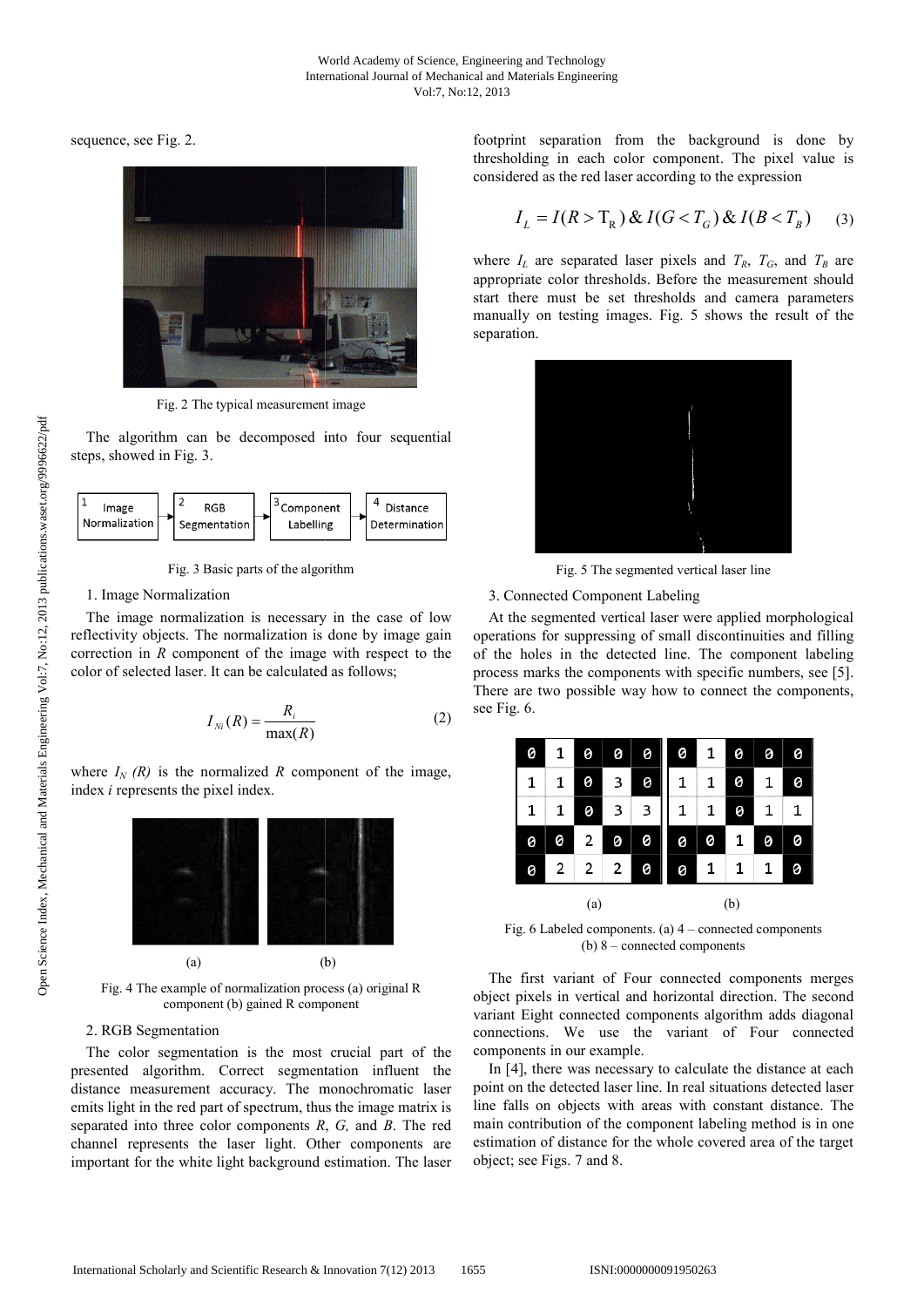

Fig. 7 Connected components

#### 4. Distance Determination

As it was mentioned above the measurement result of one connected object is calculated at once according to (1), and the measurement result is assigned to the component. The value *ppx* is calculated as a horizontal centroid of the appropriate component. Fig. 8 shows measurement results for one captured image.



Fig. 8 Measurement results

## *C.Problems in Detection of the Vertical Laser Line*

For separation of the laser beam from background daylight we used the *G*, and *B* components. The component labeling was also used for visualization of measurement results. If there is detected a too wide component, this component is split into small parts. These parts with high horizontal width are substituted by a null distance. Next figures show these problems.

## 1. Red Color Objects

The used CCD camera chip has high sensitivity to the laser light color. This property is used to distinguish red reflections. At first camera parameters have to be set for accurate detection of a laser light. Figs. 8 and 9 show significant laser footprint on images taken by camera at dark conditions. According to (3) the threshold for a laser light can be easily estimated from the image with and the background.

## 2. Sphere Objects

If there is a suspicion of the spherical object existence in the captured scene covered by a laser line (see Fig. 9) the whole connected component is split into small parts based on width of the component, Fig. 10. The small parts are suitable for distance measurement in smaller areas. The result showed in Fig. 10 confirms the measurement possibility of presented algorithm on the spherical object.



Fig. 9 The Component labelling on spherical object – zoomed ball



Fig. 10 Distance measurement on spherical object

## 3. Other Sources of Red Light

For some materials is typical significant reflection of the projected laser beam. If the angle between the source of a laser light and the surface of the object is near orthogonal the reflected beam is scattered to wide angle, see Fig. 11.



Fig. 11 Scattered reflected light

Area covered by the scattered beam into wide angle is omitted from results of the distance measurement, showed in Fig. 11.

#### III. AUTOMATIC MEASUREMENTS

For automatic measurements we used a mobile platform with the optical laser rangefinder. The whole measurement device is pivotally carried by tripod, shown in Fig 1. In the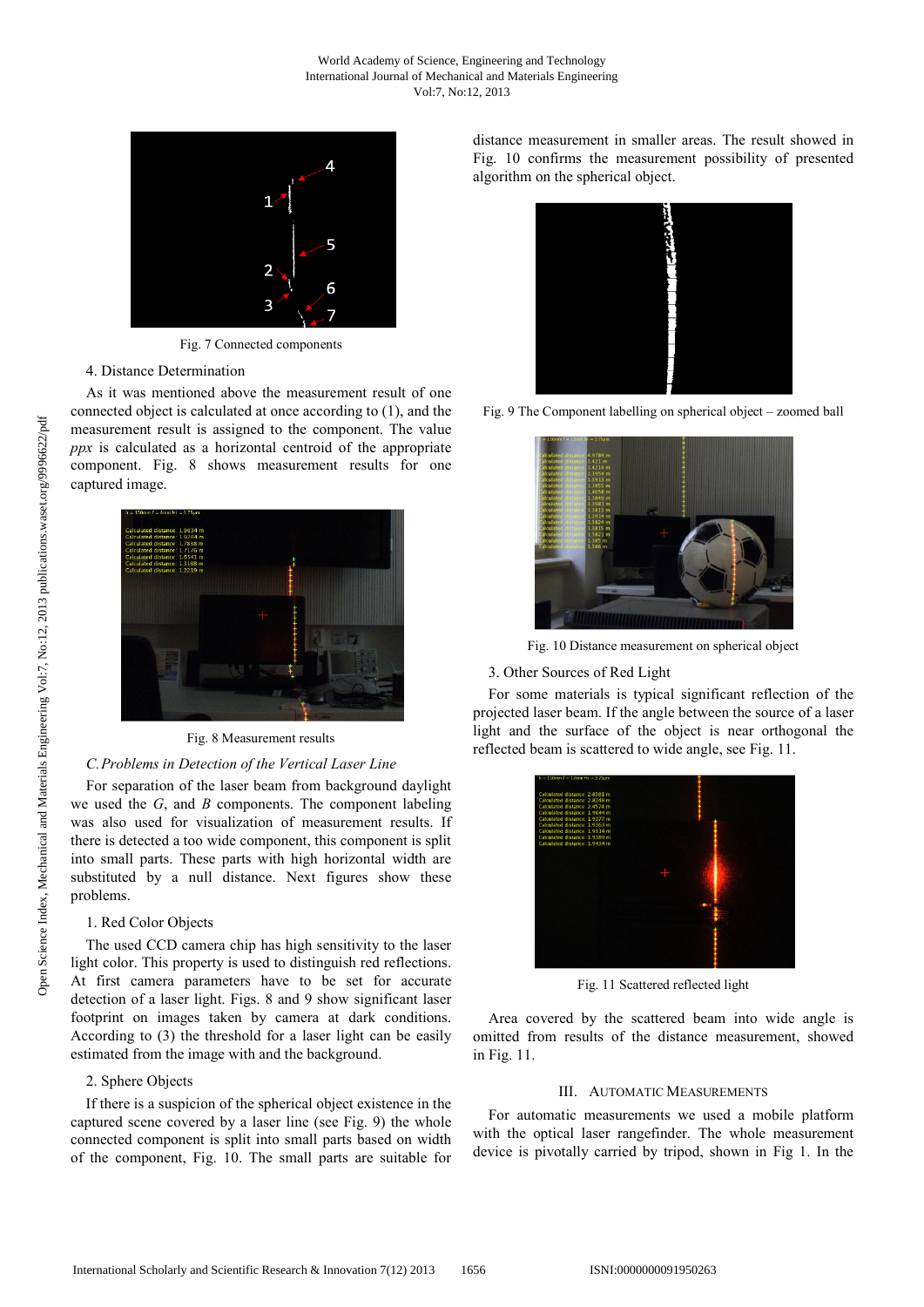project is used a high-quality high resolution Basler color camera with the ultrasonic rangefinder. The camera resolution is of about 1300x1000 pixels. The developed measurement device is connected by GiGE interface, which allows to achieve 32 fps and thus accelerates the process of measurement. The used laser diode has an output power of about 200 mW, especially for good recognition after vertical swapping. The laser spot is dispersed by an optical filter with an angle of about 60 degrees. The 360 degrees rotation of the measurement head provides a powerful stepping motor.

As a scanning object an interior room (see Fig. 12) was chosen. The room was scanned by 360 sequential steps. Vector maps are created in the same way as in the last article [4].

The measurement was performed in full daylight and at night, these decisions followed from the last automatic measurement [4]. The results showed the problem in the measurement of dark objects. These objects have a poor reflection from the black color.

The range of the measured height was also mentioned in the article [4]. The 95 centimeters at the distance 3.3 meters was achieved with the 12 millimeters camera lens. The new measurements were performed with 6 millimeters camera lens.

#### *A. Measurement in Different Light Conditions*

Results of the daylight measurement are presented in Figs. 12 and 13. There are also described important objects in the room.



Fig. 12 2D vector map from all measurement points – daylight (top view)



Fig. 13 3D vector map of room – daylight

The measurement results show a good precision of a proposed algorithm. The accuracy of measurement is lower than 10%. By using 6 millimeters camera lens the range 2.25 meters in Z axis at the distance 4.2 meters was achieved. The barrel distortion of the used camera lens was observed only at small distances. Maximal error caused by barrel distortion is 3% at the minimal measurement range of the rangefinder (0.5 meters). This error is insignificant at the distances which were measured. As shown on Fig. 13, the mirror, the door, and the windows were not detected correctly. The results of the night measurement are presented in Figs. 14 and 15.



Fig. 14 2D vector map from all measurement points – night (top view)